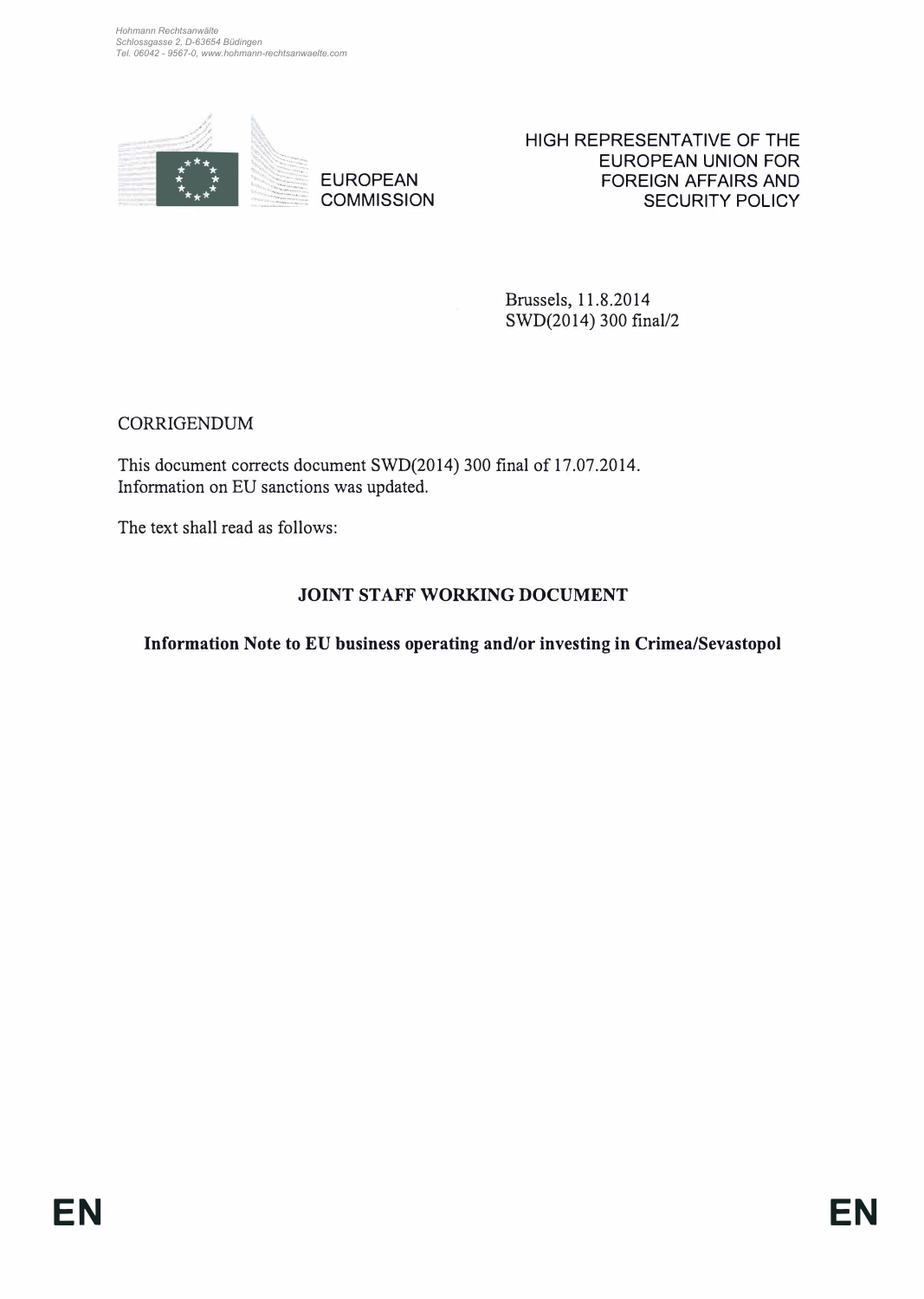## **Information Note**

### **To EU business operating and/or investing in Crimea/Sevastopol**

The objective of this document is to raise European citizens' and businesses' awareness on the risks related to the economic and financial situation in Crimea/Sevastopol in light of the situation on the ground at the time of its release, following the illegal annexation by Russia and the policy of "non-recognition" upheld by the EU. lt has been prepared by the European Commission services and by the European Externat Action Service. This note is not intended to constitute legal advice and should not be seen as providing guidance/recommendations. Moreover, it may be subject to revision in light of the evolving situation on the ground.

## **1. EU position on the illegal annexation of Crimea/Sevastopol**

The EU has adopted a consistent policy of non-recognition towards the illegal annexation of Crimea/Sevastopol to the Russian Federation. Even before the illegal annexation was implemented, the EU Heads of State or Government had declared illegal, on 6 March 2014, the referendum on the future status of the territory announced by the Supreme Council of the Autonomous Republic of Crimea.

On 20 March, the European Council declared not to recognise the illegal referendum in Crimea, considered in clear violation of the Ukrainian Constitution, and condernned the illegal annexation of Crimea/Sevastopol to the Russian Federation, committing not to recognise it. In this context, the European Council asked the Commission to evaluate the legal consequences of the annexation and to propose economic, trade and financial restrictions regarding Crimea for rapid implementation.

The same position was reiterated by the EU Foreign Affairs Council on 12 May and by the EU Heads of State or Government on 27 May. The EU has also welcomed the adoption of the United Nations' General Assembly Resolution number 68/262 on the territorial integrity of Ukraine.

A regularly updated fact sheet on EU-Ukraine relations can be found here: http://eeas.europa.eu/statements/docs/2014/140514\_02\_en.pdf

## **2. EU action following the illegal annexation of Crimea /Sevastopol**

As of 25 June 2014, Council Decision 2014/386/CFSP and Council Regulation (EU) No 692/2014 prohibit the import into the European Union of goods originating in Crimea and Sevastopol, unless they are accompanied by a certificate of preferential origin granted by the Ukrainian authorities. Financial services, such as provision of financing, financial assistance, insurance and re-insurance services, related to the import of goods subject to the prohibition are equally forbidden.

On 30 July, the Council adopted a Decision (2014/507/CFSP) and a Regulation (825/2014) amending Council Decision 2014/386/CFSP and Council Regulation (EU) No 692/2014 (cf. reference document) to prohibit investment in Crimea and Sevastopol in specific sectors and to prohibit trade in certain goods with Crimea and Sevastopol in specific sectors.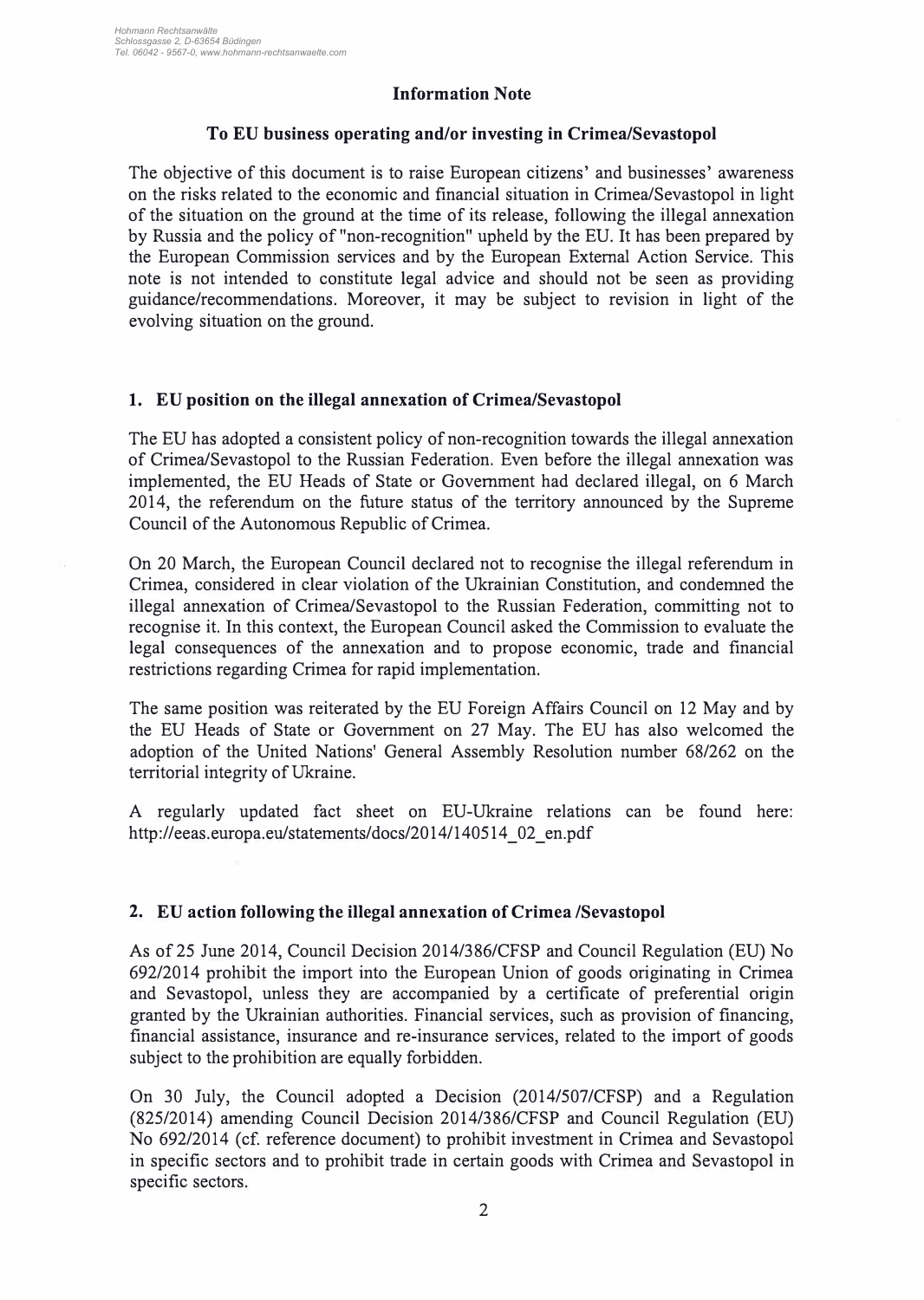In summary, this prohibits new investment by persons or entities under EU jurisdiction of the EU in infrastructure projects in Crimea and Sevastopol in the sectors of transport, telecommunications and energy. The sale, supply or transfer of key equipment and technology for the creation, acquisition or development of infrastructure projects in these sectors is also prohibited.

The Decision also prohibits new investment by persons or entities under EU jurisdiction in projects for the exploitation of natural resources in Crimea and Sevastopol in the sectors of oil, gas and minerals. In addition, the sale, supply or transfer of key equipment and technology for the exploitation of these natural resources is prohibited.

# **3. Other EU measures in relation to the territorial integrity, sovereignty and independence of Ukraine**

In addition to the measures specifically in response to the illegal annexation of Crimea and Sevastopol, the EU has agreed to impose a travel ban and asset freeze against 95 natural persons on the ground of being responsible for undermining or threatening the territorial integrity, sovereignty and independence of Ukraine, or stability or security in Ukraine or against individuals who actively provide material or financial support to or are benefiting from the Russian decision makers responsible for the annexation of Crimea or the destabilisation of Eastem Ukraine.

The restrictive measures equally allow for listing legal persons subject to certain conditions for being associated with persons responsible for or threatening the territorial integrity, sovereignty and independence of Ukraine, or stability or security in Ukraine, or for materially or financially supporting actions which undermine or threaten the territorial integrity, sovereignty and independence of Ukraine. In addition, legal entities may be designated in case they are actively supporting or if they are benefitting from Russian decision makers responsible for the annexation of Crimea or the destabilisation of Eastem Ukraine. Also, legal persons in Crimea or Sevastopol are designated whose ownership has been transferred contrary to Ukrainian law. So far an asset freeze has been imposed against a total of 23 entities.

With regard to Crimea and Sevastopol 11 entities have been designated whose ownership has been transferred contrary to Ukrainian law.

In addition to imposing an asset freeze, the effect of designation is to prohibit making funds or economic resources available directly or indirectly to any person or entity that has been listed. Economic operators must determine based on the facts of each case whether engaging or continuing in business will breach this prohibition.

More details and information including the grounds for listing and lists can be found in Council Decision 2014/145/CFSP (amended 2014/151/CFSP, 2014/238/CFSP, 2014/265/CFSP, 2014/455/CFSP, 2014/508/CFSP) and Council Regulation (EU) No 269/2014 (amended 284/2014, 433/2014, 477/2014, 753/2014, 826/2014).

In addition, economic operators should note that an asset freeze has been imposed against 22 persons identified as being responsible for the misappropriation of Ukrainian state funds.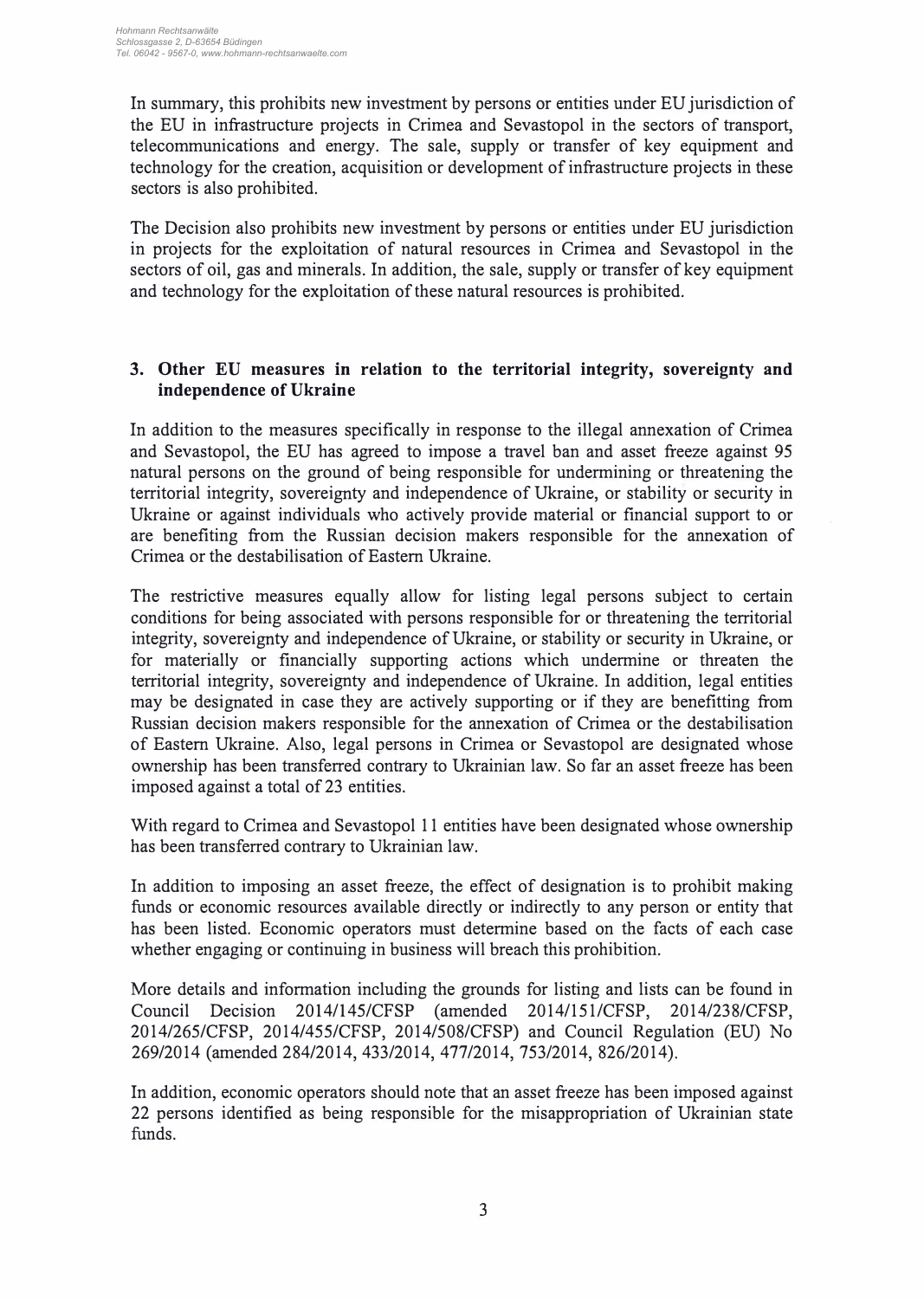More details and lists can be found in Council Decision 2014/119/CFSP (amended on 14 April 2014), and Annex I to Council Regulations (EU) No 208/2014 and 381/2014.

On 31 July 2014, the Council adopted Council Decision 2014/512/CFSP and Council Regulation (EU) No 833/2014, which impose restrictions with regard to specific sectors of the Russian economy (restrictions on access to capital markets for major state owned Russian banks, arms embargo (import and export), and restrictions on the export to Russia of dual use goods to military end users and restrictions on the export of sensitive technologies used for the exploration or exploitation of oil resources in specific projects). Prior contracts are exempted from these measures. As Crimea and Sevastopol remain legally part of Ukraine, these measures do not apply directly to Crimea and Sevastopol. However, persons and operators will be responsible to ensure that any activity with persons or entities in Crimea or Sevastopol would not circumvent these provisions.

More details and lists can be found in Council Decision 2014/512/CFSP of 31 July and Council Regulation (EU) No 883/2014.

#### **4. Review of the measures**

The restrictive measures are kept under constant review. The Council may expand or reduce the number of natural or legal persons listed through the adoption of other Council Decisions and Regulations, The Council may also expand or reduce or amend the measures in the area of trade and finance. Economic operators should therefore ensure that they are aware at all times of the current list of designated persons and entities and of any possible changes regarding the trade and financial measures.

More information is provided in **annex.** 

## **5. Situation on the ground**

While non-recognition by the EU and its Member States of the illegal Russian annexation of Crimea/Sevastopol also means that the EU and its Member States do not recognise new Russian legislation on Crimean issues as valid, the fact remains that any businesses which desire to establish or continue business relations with Crimea/Sevastopol will have to do so bearing in mind that Russian legislation is *de facto* applied. The following paragraphs therefore seek to give some, necessarily incomplete, indication of what the *de facto* application of Russian legislation in Crimea/Sevastopol might entail for foreign businesses.

Traditional trade flows between Crimea/Sevastopol and the rest of Ukraine have been affected. The regulatory framework is rapidly changing and remains unclear, adding risks for business operators. The Ukrainian law "On legal guarantees of people's rights and freedoms on the temporarily occupied territories of Ukraine" does not address economic activity. lt is expected that the issue of economic activity will be regulated by a separate law although the timeline is still unknown<sup>1</sup>.

<sup>&</sup>lt;sup>1</sup> Not least for this reason, the present information is susceptible to change at any moment, is necessarily of a summarised nature and cannot be seen as either portraying a final Commission position or constituting any form of legal advice.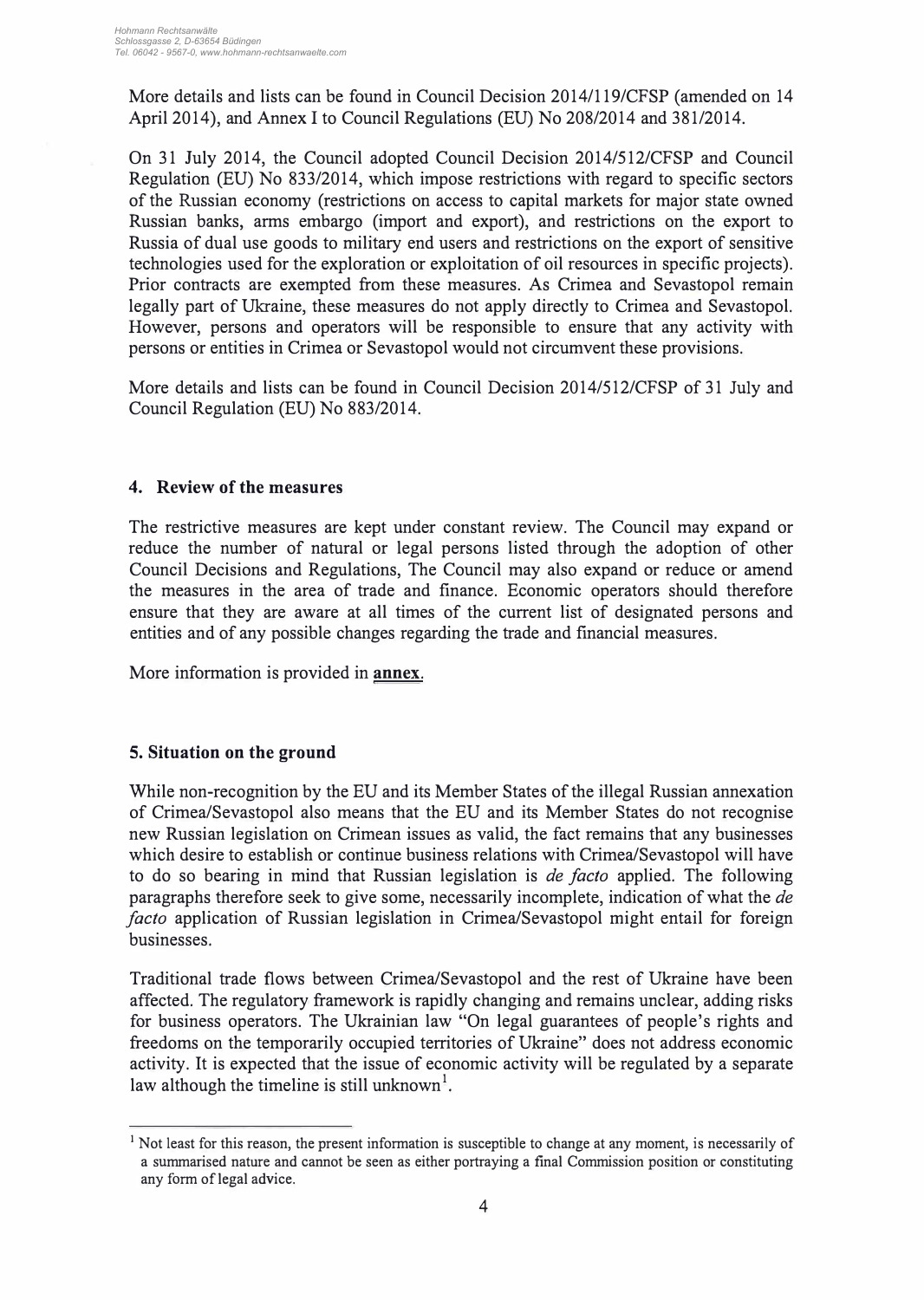It is understood that according to the law of the Russian Federation "On admission of the Republic of Crimea and establishment of the new federal subjects of the Russian Federation", all transitional issues related to the integration of Crimea in the economic, financial and legal system of the Russian Federation will be settled by 1 January 2015.<sup>2</sup> Y et, Ukraine does not recognise any activity of the Crimean authorities and their officials if they were established or elected other than in accordance with the Ukrainian legislation. Ukraine's law "On legal guarantees of people's rights and freedoms on the temporarily occupied territories of Ukraine" seems to provide that any decisions and documents issued either by the Crimean authorities or their officials are null and void and do not have legal effect in the territory of Ukraine.

The juxtaposition of jurisdictions leads to major legal uncertainty which has a direct impact on business. This concems, among others, the validity of contracts, available legal remedies as well as business registries and databases and the recognition of information contained therein (e.g. rights to immovable property). In practice, many companies are switching legal jurisdictions and their Crimean affiliates start operating as part of the Russian market, with employees re-hired under the Russian affiliate.

The illegal annexation of Crimea/Sevastopol to Russia has *de facto* led also to the loss of administrative capacity of the authorities in Kiev over this area. The Ukrainian authorities have thus notified on 17 April 2014 the discontinuation of powers of the chambers of commerce based in Crimea/Sevastopol and have requested the invalidation of any certificate of origin issued by the aforementioned chambers as of 23 April 2014. Accordingly only goods accompanied by certificates of preferential origin issued by authorities recognised by the Ukrainian central authorities will be accepted by the EU. Without this essential administrative element, the goods will be denied preferential treatment.

Another major issue for business active in Crimea is taxation. lt is unclear for many companies which taxes have to be paid and under which law. The same goes for VA T refunds. Also, businesses may incur losses if delivery of goods to Ukraine is hindered due to the lack of tax stamp labels. The same uncertainty applies to the possible renewal of licences.

Within the same vein, the juxtaposition of two legal systems leads to the possible nonrecognition and non-implementation of decisions of courts from Crimea/Sevastopol in third countries. This situation could lead, for instance, to difficulties with the enforcement of the payments of debts or return of property.

*De facto* prevalence of Russian law also implies that businesses exporting to Crimea/Sevastopol may be subject to the import tariffs and non-tariff barriers applied by Russia. <sup>3</sup>

<sup>&</sup>lt;sup>2</sup> Additionally, the Resolution "On the Independence of Crimea" states that "From the day on which this resolution comes in force, no laws of Ukraine will be applicable or valid on the territory of the Republic of Crimea, and no orders or instructions of the Supreme Council of Ukraine or other bodies of authority ofUkraine issued later than February 21, 2014 will be acted upon".

**<sup>3</sup>**For example, possible barriers faced by the automotive industry when entering Russia could include the application of Russia's WTO bound tariffs, the imposition of price references (through increasing the value of goods being exported), change of tariff codes to increase import duty rates, extortionate recycling fees and problems with customs procedures (e.g. several changes to the Russian certification logo to be placed on all products and packaging, effective retroactively).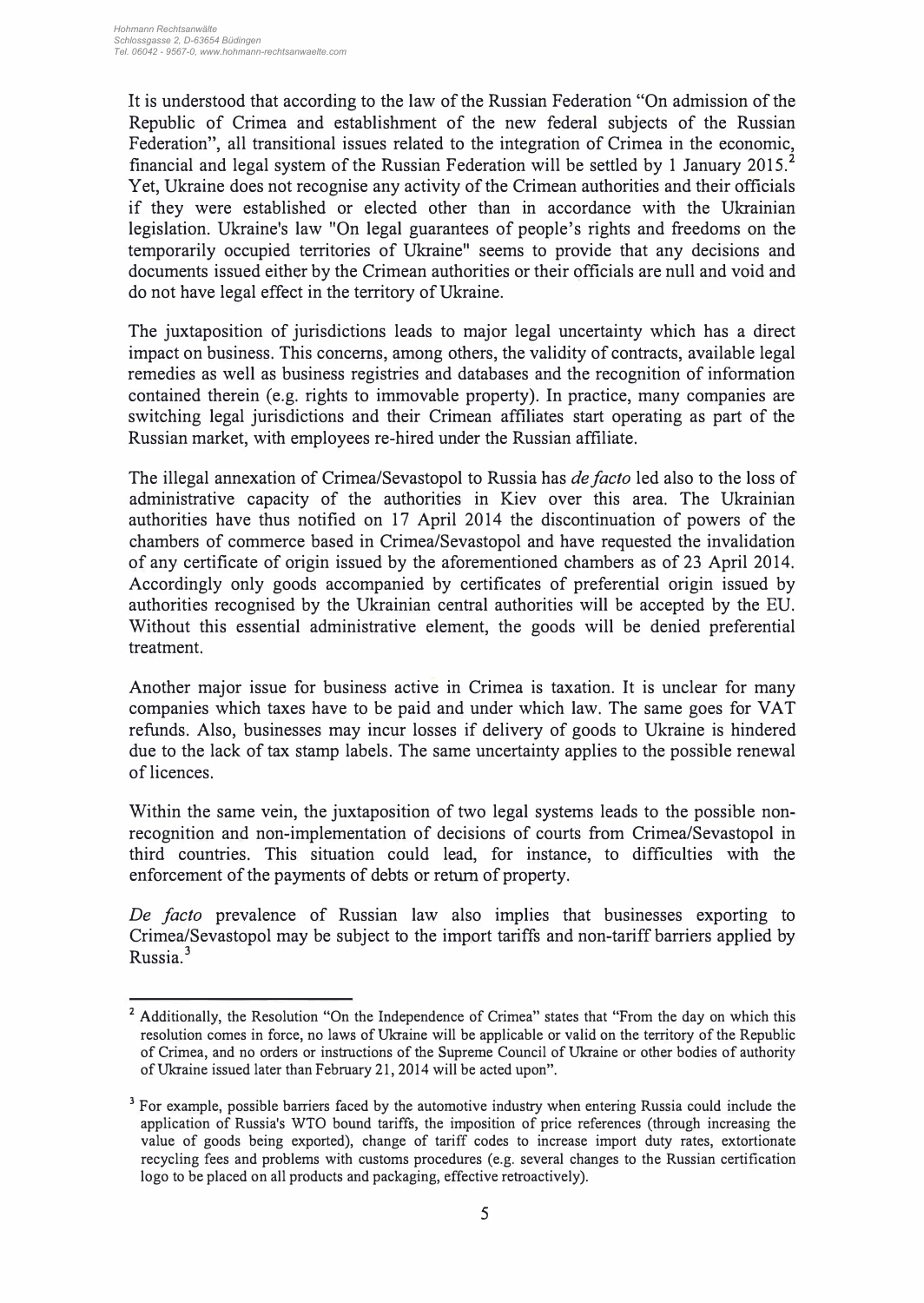Economic operators have also been faced with increased cost of haulage given increased waiting times at the border, increased transportation costs in Crimea as well as changes in transport routes. Furthermore, business is hampered by additional checks introduced at the "administrative line" between Crimea and the rest ofUkraine. Provision of supplies is generally becoming more difficult. Companies are often forced to switch from Ukrainian to Russian suppliers, but there is a lack of transportation capacities for deliveries out of Russia.

Ukrainian authorities have advised EU citizens not to visit Crimea and Sevastopol. Any EU citizen who wants to travel to this area will need to obtain a visa.

As for physical persons present in Crimea, it should be noted that at this moment honorary consuls present in Crimea have suspended their activities. In cases of extreme urgency, some Member States might provide help through their consular services in neighbouring areas.

# **6. Examples of affected sectors**

# **Banking**

As a consequence of the illegal annexation, the Law of the Russian Federation "On Certain Aspects of the Functioning of the Financial System of Crimea and Sevastopol" that entered into force on 2 April 2014 requires banking activities in Crimea and Sevastopol to be brought under Russian supervision before 1 January 2015. Any operator that would fail to do so would then be forced to sell its assets to Russian supervised financial entities at that date. The Russian Central Bank has begun monitoring the Crimean banking sector, while on 6 May the National Bank of Ukraine ordered Ukrainian banks to cease operations in Crimea in view of its inability to perform banking regulation and monitoring on the Crimean peninsula. As a consequence only Russian supervised banking entities can perform banking activities in Crimea and Sevastopol. EU banks that were present in Crimea and Sevastopol before the illegal annexation decided to cease their activities. Generally, the payment system is in flux and transfers are impeded (payments in Ukrainian hryvnia from Crimea to continental Ukraine have been stopped). Companies have, thus, been or are likely to be forced to switch banks ( e.g. to pay salaries) and to 'negotiate' with locally operating banks to receive cash. The Russian Central Bank has changed the currency from the Ukrainian hryvnia to the Russian rouble. Also, pensions are paid in Russian rouble.

## **Pharmaceutics**

In the pharmaceutical sector there appear to be contradictions between the relevant Ukrainian and Russian legislation and uncertainty persists as to the regulation of certain activities. Most pharmaceutical companies are in the process of closing their activities in Crimea or will transfer their employees to their affiliates in Russia in the coming months. The Russian Ministry of Health issued an official communication in order to resolve any regulatory issues in the transition period. According to an information letter from the Russian Federal Service on Surveillance in Healthcare, licences and permits in relation to pharmaceutical and medical activities issued by the respective Ukrainian authorities will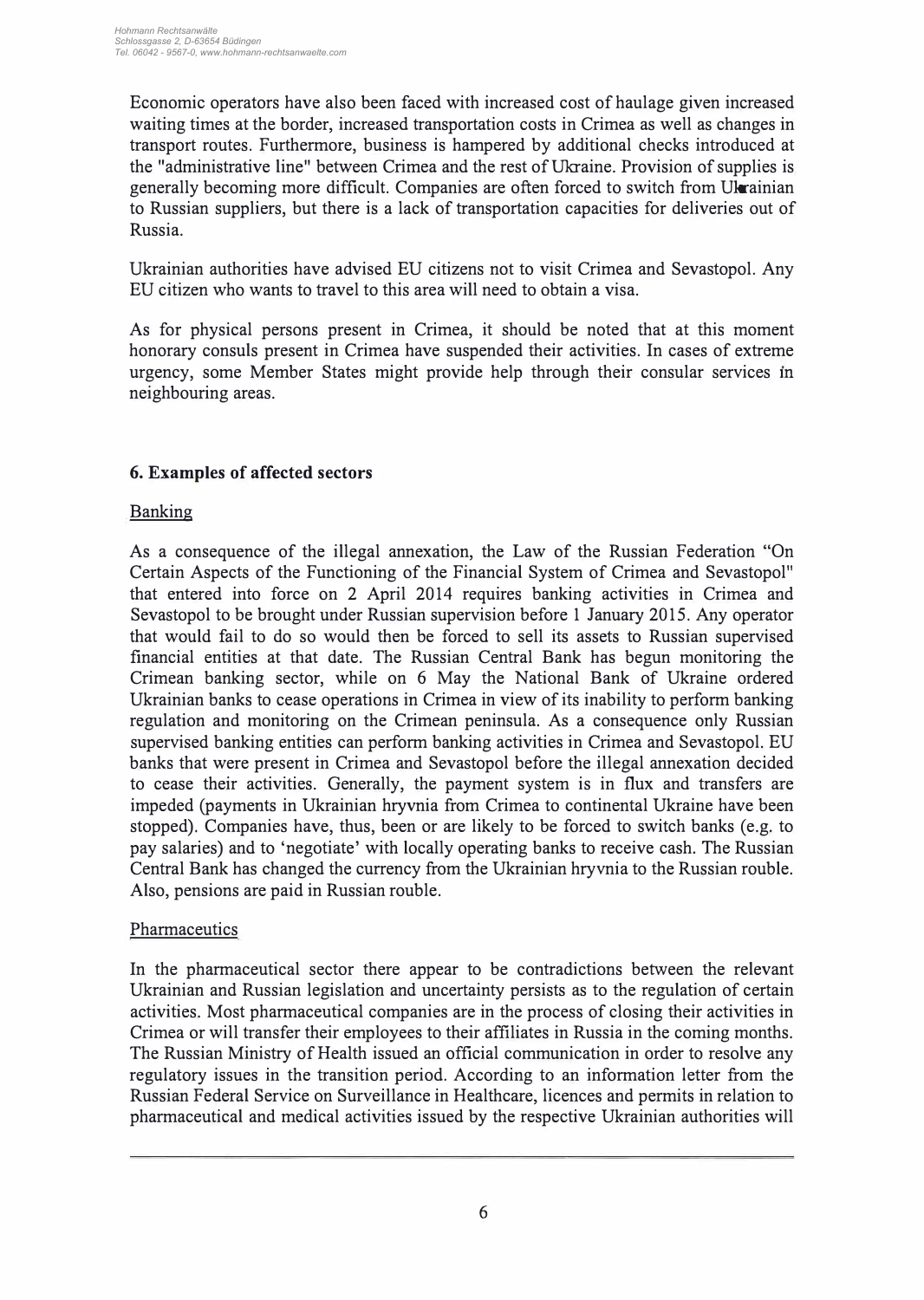remain valid for an unlimited period of time (unless the opposite is directly stipulated in the information letter). This implies that Russia recognises the licences issued by Ukrainian authorities (presumably at least until the "official integration" of Crimea into Russia by  $1<sup>st</sup>$  January 2015).

### Tourism

The EU tourism industry is also being adversely affected. Cruise ships have received official warnings that the Ukrainian Ministry of Transport has no longer access to the maritime information system in Crimea and thus no information on navigation. The unreliability of food deliveries and power supplies are also having an impact. Investors should be aware that an illegal nationalisation process is going on in the tourism sector, creating substantial uncertainty and risks for the security of EU investment.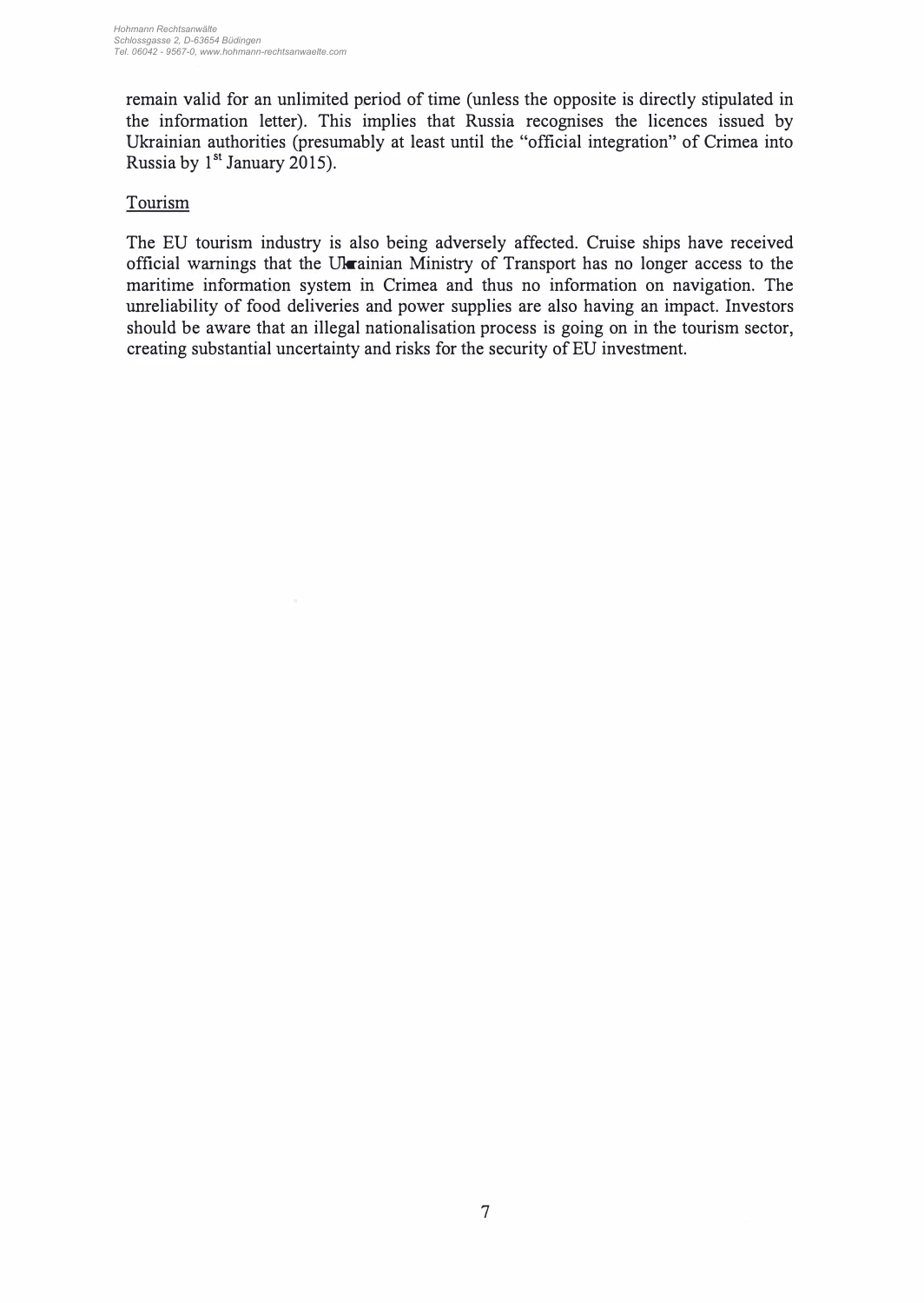#### ANNEX

#### Further information on restrictive measures

In general terms restrictive measures in force affect businesses operations in Crimea/Sevastopol in the following way:

a) lt is prohibited to provide new investment and related activities in infrastructure in the sectors of transport, telecommunications and energy in Crimea and Sevastopol;

b) lt is prohibited to provide new investment and related activities in the exploitation of oil, gas, or mineral resources in Crimea and Sevastopol;

'Mineral resources' are those listed in Annex II to Council Regulation (EU) No 825/2014.

The categories of prohibited new investment and related activities are defined in the Regulation and include granting of loans or credit, the creation of any joint venture in relation to specific projects, and the acquisition of a participation in enterprises established in Crimea/Sevastopol.

c) lt is prohibited to sell, supply, transfer or export equipment and technology related to the creation of infrastructure in the sectors of transport, telecommunications and energy as well as regards the exploitation of oil, gas and mineral resources.

The prohibited equipment and technology is listed in Annex III to Council Regulation (EU) No 825/2014.

d) Due to the asset freezing measures, all funds and economic resources belonging to listed persons and entities should be frozen.

The terms 'funds', 'economic resources', 'freezing of funds', 'freezing of economic resources' are defined in Article 1 of Regulation (EU) No 269/2014. lt should be noted that the freezing measures do not involve a change in ownership of the frozen funds and economic resources.

e) Due to the prohibition on making funds or economic resources available directly or indirectly available to listed persons and entities, economic operators must not establish or maintain economic relations with listed persons or entities. In addition, economic operators are prohibited from making funds or economic resources available indirectly to listed persons or entities.

Specific guidelines on the implementation of the prohibition on making indirectly available of funds and economic resources to listed persons and entities can be found here: http://register.consilium.europa.eu/pdf/en/13/st09/st09068.en13.pdf.

t) Due to restrictions on admission (travel ban), in principle no meetings with listed persons and entities can be held in the EU.

In certain cases derogations from the above restrictions (for example, in order to satisfy the basis needs of the listed persons) are allowed by the respective legal basis. Such derogations require prior authorisation by the competent authorities of the relevant Member State and a notification to the Commission and the Member States. The list of competent authorities of Member States can be found in Annex II to Council Regulation